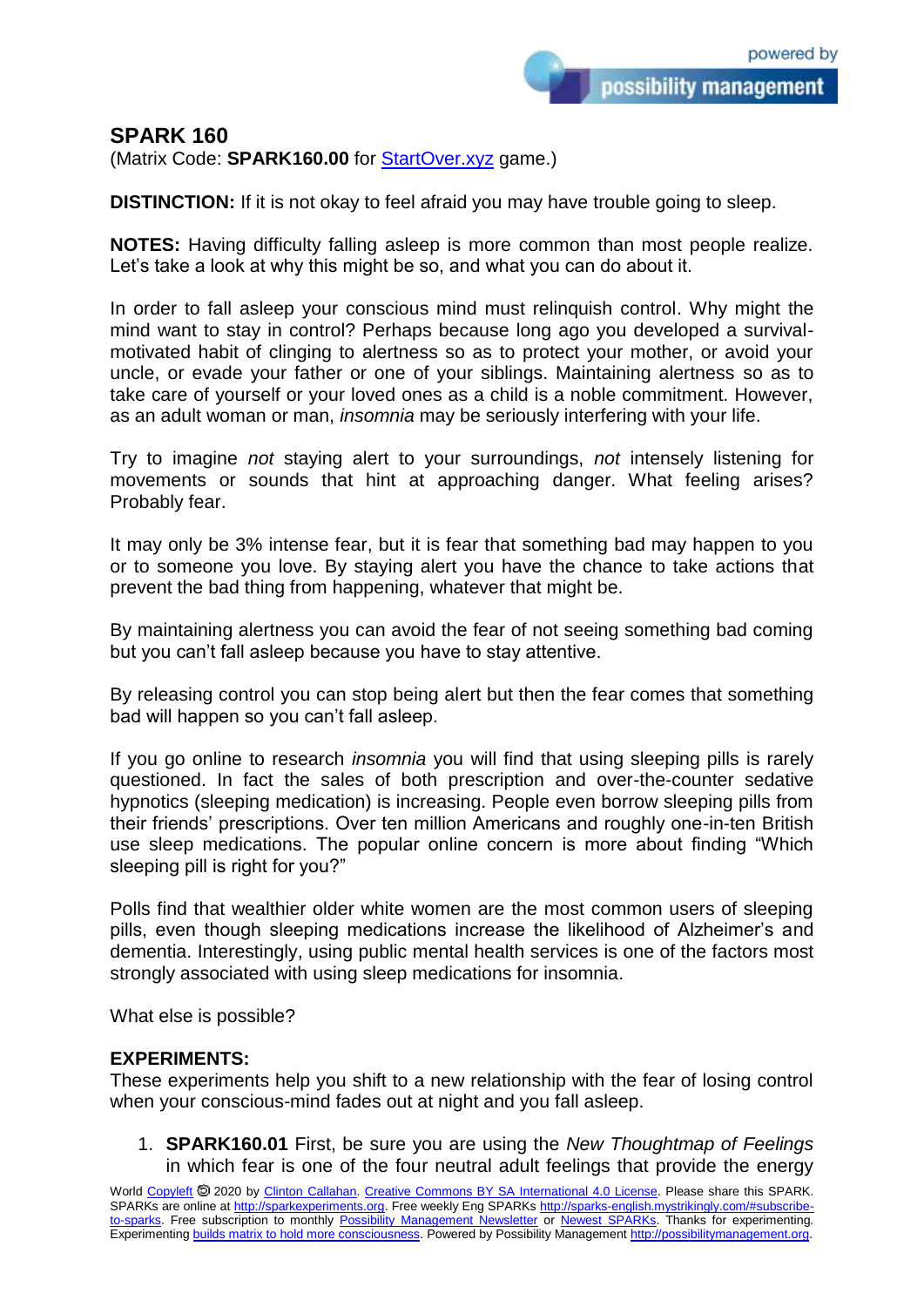and information for leading your life. Exchanging thoughtmaps is not a *concept-shift* that happens in your mind and changes what you *think about*. It is a *thoughtware-shift* that happens in your energetic body and changes who you are by changing the distinctions and models you *think with*. (You will find much more about this in my book [Directing The Power of Conscious](http://www.nextculturepress.org/498.html?&L=1)  [Feelings.](http://www.nextculturepress.org/498.html?&L=1))

- 2. **SPARK160.02** Rewire fear in your mind. It is common to use an old and forgotten automatic connection between the experience of fear (a chill down your back, tight chest, rapid breathing and heartbeat, sweating, hair on your arms standing up) which is as neutral as eating an apple, and what that experience means to you. Leftover from childhood may be the wiring that connects the red wire of the experience of fear with the black or grey wire of the meaning "BAD!", "dangerous," "I will be hurt or abandoned," or "someone is about to die, maybe even me…" You can spend a moment now to rewire your connection. Close your eyes. Reach into your brain with both hands. Gently find the red wire of fear. See which other color wire it is soldered to. Cut the connection. Hold onto the red wire but put the other color back in your brain. Feel around for the other loose end of the red wire. Gently twist the two ends of the red wires back together. Solder them. Make sure the connection is solid (if it breaks, simply solder it again). Then test your connection. Get a little afraid and notice that with the new connection *the red wire equals the red wire*. The meaning is: *Fear is fear*. With the new connection you can use fear as energy and information to discern, be precise, be careful, take intelligent risks, etc. Elegant, neh?
- 3. **SPARK160.03** Stellate fear. *To stellate* means *to change from a planet to a star*. Stellating fear is an archetypal adulthood initiation that happens in a held and navigated space (usually at a [Possibility Lab](http://nextculture.org/labs/en) or the [Feelings Practitioner](http://feelingspractitioner.com/)  [Certification Program\)](http://feelingspractitioner.com/) where you are guided to consciously navigate, step-bystep, into 100% intense archetypal fear as a completely neutral experience for as long as you want for no reason at all. The initiation is loud and intense and changes your body's nervous system forever into its adulthood configuration. Once you stellate your own fear you can help others stellate theirs. This may become your new profession…
- 4. Practice consciously entering the territory of fears in your daily life to become a better creator or decision maker. Here is how:
	- a. **SPARK160.04** Make it a practice when you sit down at a restaurant to consciously enter the territory of fears so that you order and eat something you never tried before.
	- b. **SPARK160.06** Make it a practice when calling someone on the phone to consciously enter the territory of fears so that you bring more radical honesty into your conversation than you ever could before.
	- c. **SPARK160.07** Make it a practice when beginning to write a sentence or a page to consciously enter the territory of fears so that your words deliver more clarity and power than you ever dared unleash before.
	- d. **SPARK160.08** Make it a practice when meeting your partner to consciously enter the territory of fears so that every word and gesture comes from a new place in you, a place they cannot already predict so that more love can happen.